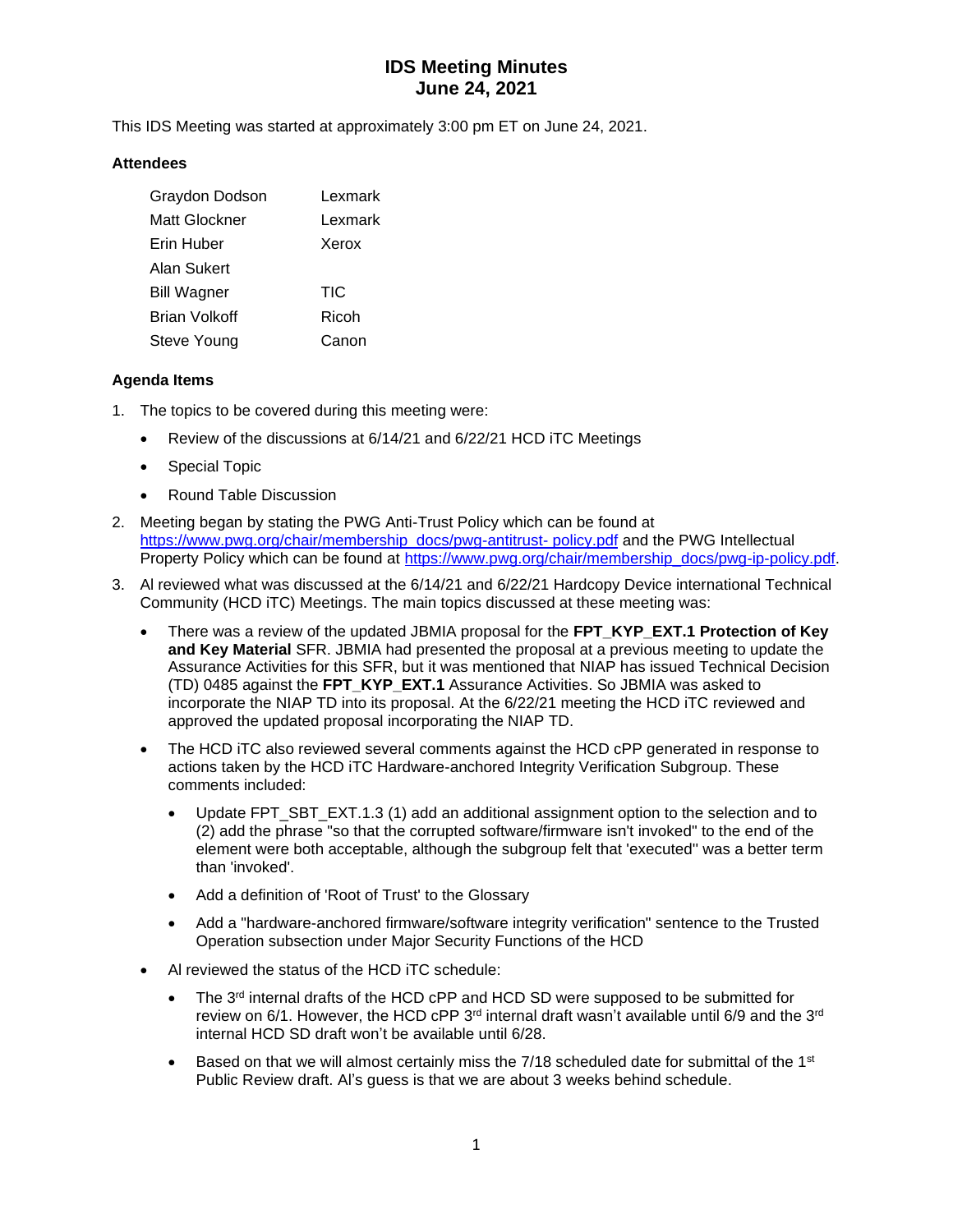## **IDS Meeting Minutes June 24, 2021**

- $\bullet$  In response to a question AI stated that the 1<sup>st</sup> Public Review draft will not contain full content as planned; there will be some issues that will not be settled by the end of July.
- Al is still hopeful we will be able to make the 11/1 date for submittal of the  $2^{nd}$  Public Review draft which will have to have full content.
- Al then quickly discussed the current status of the HCD iTC's Hardware-anchor Integrity Verification Subgroup:
	- The subgroup at the last two meetings addressed the issue of the 'contact vendor support' option in FPT\_SBT\_EXT.1.4 and, based on a comment from Ohya-san, came up with a resolution of changing the wording of that option to 'indicate a need to contact vendor support'.
	- Based on another comment from Ohya-san the subgroup looked into including an SFR for CMAC. Ohya-san submitted a proposal and there was also a CMAC SFR that the Full Disk Encryption (FDE) cPPs had included. Ohya-san was going to look at the two and determine which of the two he thought was better.
	- The subgroup determined the list of items that remained to be addressed:
		- Protection of storing Symmetric keys for message authentication
		- Agree on CMAC SFR
		- Review/update the Assurance Activities for the Secure Boot SFR
		- Add app notes to describe expectations for evaluating hardware Root of Trust (RoT)
		- Add wording to the HCD cPP to more clearly describe connection between hardwareanchored and RoT
- 4. Al then discussed a meeting he attended on 6/21. The CC Development Board (CCDB) has approved changes to the iTC development process that will have some important impacts to future iTCs. The key changes to the process are:
	- A request to initiate an iTC for a particular class of products currently can only come from a member nation of the CCDB. The CCDB has changed that so that anyone can request that an iTC be created for a particular class of products. That means that, for example, a 3D printer vendor could request to the CCDB that an iTC be formed to create a cPP for 3D printers. However, the process still would require that the iTC would have to be sponsored by two member nations of the CCDB and that a Working Group consisting of at least those two sponsor nations would have to be formed to create the Essential Security Requirements Document.
	- The biggest and most impact full change is that all of the steps that included creation and public review of the Security Problem Definition, submittal and review of Position Statements, development of requirements by the iTC, development, public review and comment resolution of the cPP and SD have all be replaced by one single step – Develop the CPP and SD.
	- The final two steps regarding approving the SD will be replaced because what is currently document does not reflect what is actually being done in practice. Typically, what is done is that the SDs get approved via being certified by the evaluation lab the first time the cPP and SD are used to certify a product. The process will be updated to reflect this.

In response to a question, Al stated that no specific date was given when the changes will become effected. A draft of the updated process is to be made available for review soon, but it will probably be 4-6 months before the update process is published by the CCDB in the Common Criteria portal.

5. Al then presented his special topic. He discussed the new Executive Order on Improving the Nation's Cybersecurity issued by the White House on May 12, 2021. The reason for discussing the Executive Order was that he felt there were provisions in this document that could have significant impact on the software community because its provisions would apply to any contractor that does business with the Federal Government.